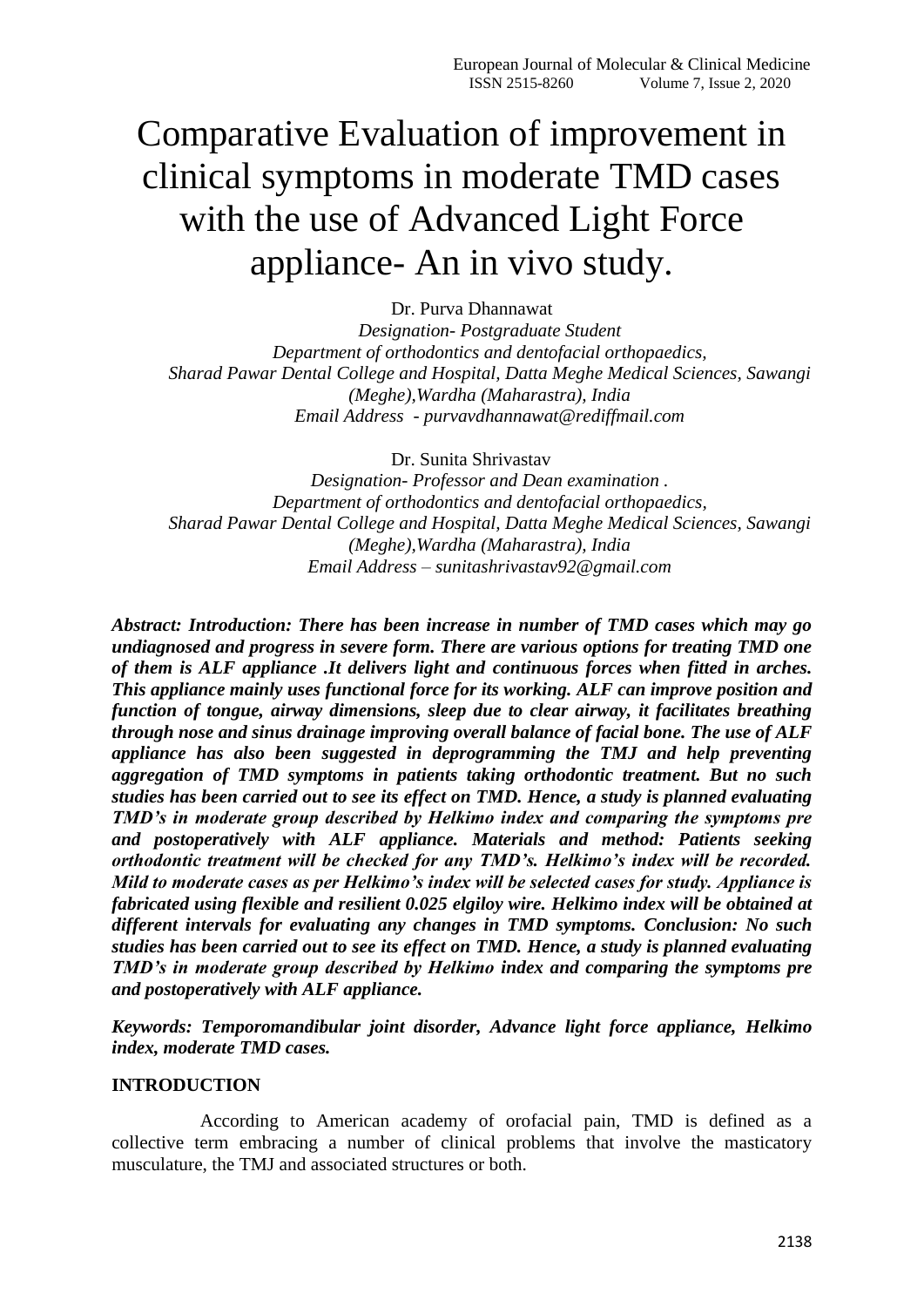Now-a-days there has been increase in the number of TMD cases and adults with pain in TMJ and related problem many of patients go undiagnosed and may convert into irreversible severe cases if the predisposing factors are present.

 There are various clinical and radiographical methods for diagnosing TMD cases, and one of the easiest ways to diagnose and categorize a Temporomandibular disorder is Helkimo index. It includes both anamnestic component and clinical examination of dysfunction which categorizes the TMD as mild moderate or severe.so many method are there for treating TMD'S , such as orthopaedic stabilization, intraoral appliances, behavioural therapy, physiotherapy, pharmacological modalities and jaw exercise<sup>[1]</sup>.

Advanced Light Force appliance introduced by Dr.Darick Nordstrom <sup>[2]</sup> .ALF has high degree of flexibility. Uninterrupted and continuous light force is applied on skull bone and dentition when fitted on maxilla and mandible. The use of musculature that is "Functional" force is the chief aspect of ALF to work to its fullest potential. This appliance uses mainly the treatment strategy by orthodontist and the tongue ("functional forces ") for its working. The Tongue will press on the ALF wire and the teeth and is a big part of the force and a "Functional" one at that. Position of tongue and lips are important for development of jaw in proper size so any alteration in them is biggest predisposing factor for sleep apnoea and TMJ problem. [2]

 ALF can improve position and function of tongue, airway dimensions, sleep due to clear airway, it facilitates breathing through nose and sinus drainage improving overall balance of facial bone.[2].

 The use of ALF appliance has also been suggested in deprogramming the TMJ and help preventing aggregation of TMD symptoms in patients taking orthodontic treatment.

 Treatment time and method will be different for different cases depending on severity of the dental problem. The ALF may be a useful appliance in mild and moderate cases of malocclusion with some signs of TMD and is the preferred functional appliance because the light forces will not be able to cause much unwanted changes in the bony arches $^{[3]}$ 

 It is also suggested use of ALF in TMD cases acts similar to Deprogramming splint may help prevent aggregation of TMD symptom in patients taking orthodontic treatment. Due to severe pain in TMD certain patients suffer from psychological stress and negativity in life so early intervention help in reducing this problems<sup>[4]</sup>. Due to lack of support from local organisation and health service utilization problem gets aggravated and thus land up in handicapped situation for the patient to perform normal masticatory function<sup>[5]</sup>.Early intervention is necessary for preventing any psychological problems.<sup>[6]</sup> Naqvi and Fating reported a Non-Invasive Approach towards the Management of a Long-Standing temporomandibular joint dysfunction<sup>[7][8]</sup>.

 NO studies have been found evaluating ALF appliance in managing TMD's known to us. Mild-Moderate are the case groups that can be effectively managed with intraoral appliances. Hence, a study is planned evaluating TMD's in moderate group described by Helkimo index and comparing the symptoms pre and postoperatively with ALF appliance.

#### **AIM AND OBJECTIVES:**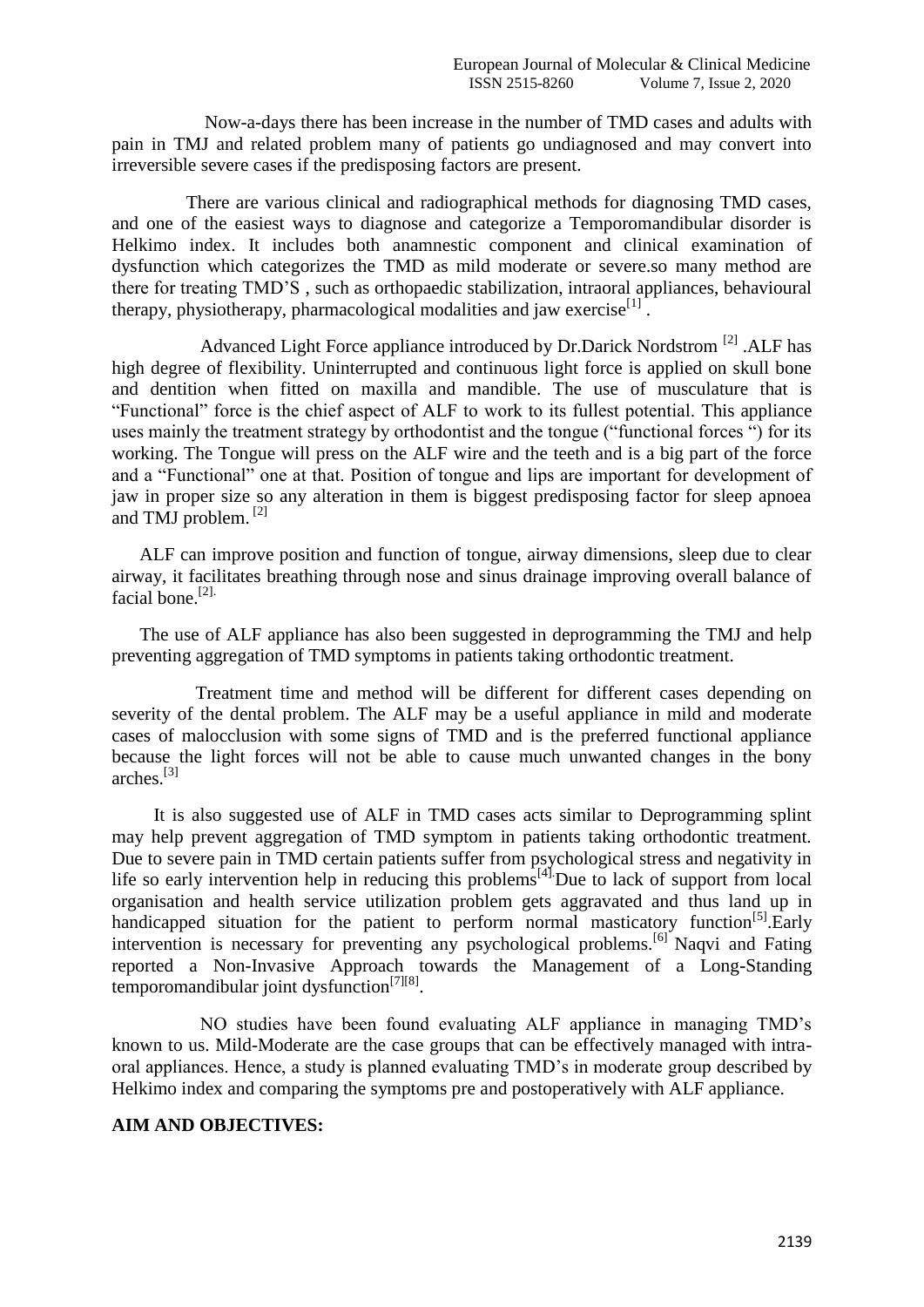# **AIM:**

To evaluate and compare clinical symptoms using Helkimo's index in moderate TMD cases by using Advanced light force appliance after an interval of one week, one month, three month, six months.

# **OBJECTIVES:**

- 1. To evaluate TMD symptoms before giving Advanced light force appliance by using Helkimo index.
- 2. To evaluate TMD symptoms after giving Advanced light force appliance by using Helkimo index after an interval of one week, one month, three months  $\&$  six months.
- 3. To compare TMD symptoms before giving ALF appliance i.e. T0 with symptoms at one week ,1 month, 3months and 6 months after appliance delivery

## **INCLUSION CRITERIA:**

- 1. Patients clinically diagnosed with TMD or any TMJ disorder.
- 2. Adult patients in age group of 18-35 yrs with mild and moderate TMD.

# **EXCLUSION CRITERIA**

- 1. Patients with gross pathology of ear.
- 2. Patient with any systemic disease or any muscular dystrophies.
- 3. Syndromic Cases
- 4. Severe TMD cases
- 5. Severe skeletal Discrepancy.

#### **Sample size**:

## **Mean values are taken from article "Efficacy of appliance therapy on temporomandibular disorder related facial pain and mandibular mobility.**

 $n = 26$ 

There are total 2 groups pre-treatment and post-treatment

Hence 52 samples are required

**Study design**: It will be an interventional study.

#### **SAMPLE PREPARATION:**

The study will be conducted in Sharad Pawar Dental College, in Department of orthodontics and dentofacial orthopedics in patient in the age group 20-50 and approval from ethical committee has been taken(Ref.No.DMIMS/IEC/AUG-2019/8286) Patient will be informed about the study and their consent will be taken. Careful history, clinical examination and radiographic examination will be done .For each patient, the Helkimo index will be obtained which will classify them as mild, moderate and sever cases from which moderate cases will be selected for study.

 Based on subjective symptoms anamnesis index should be taken first by giving them questionnaire based on the different symptoms of dysfunction in the masticatory system which should be answered in yes/no.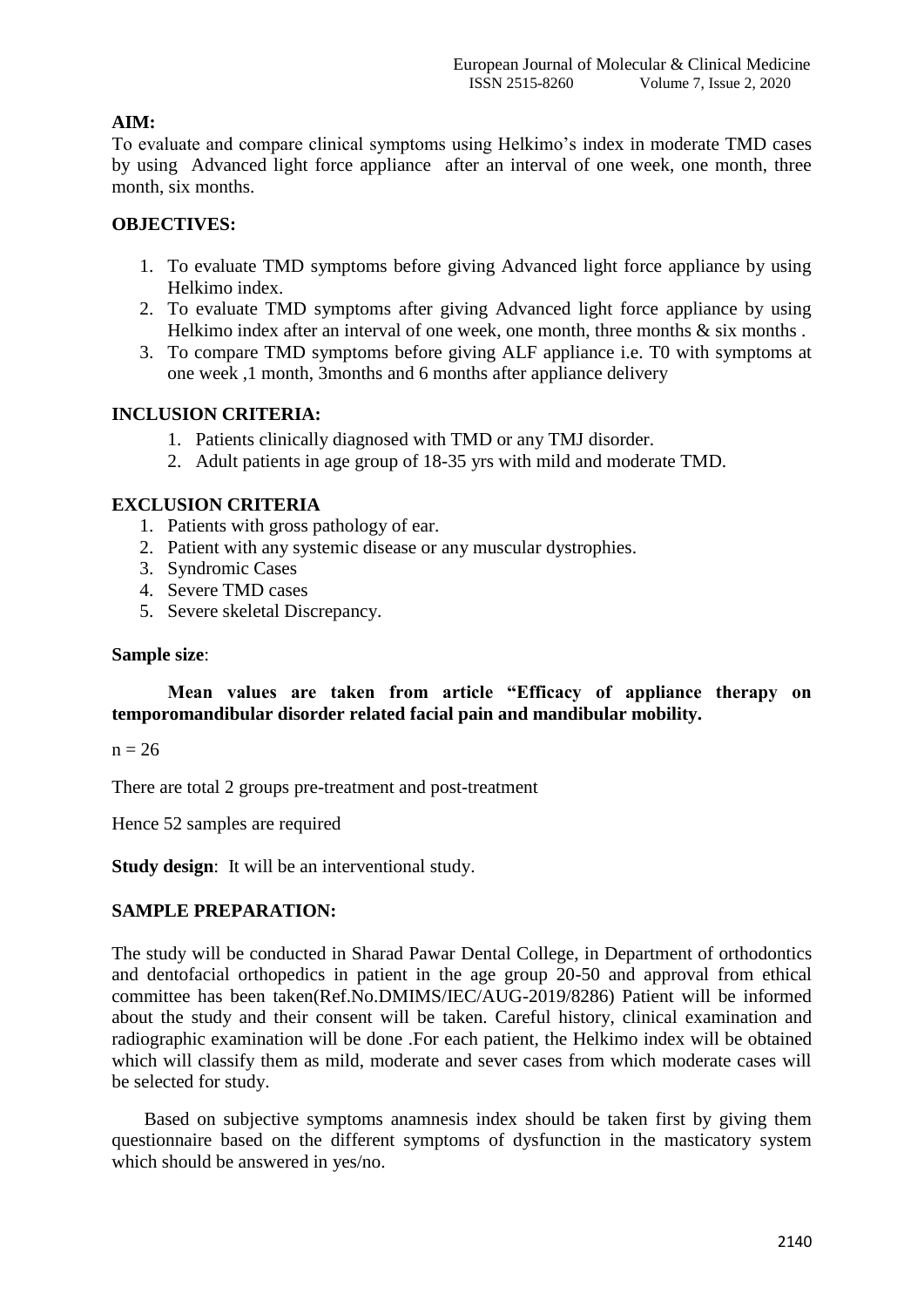Analysis according to anamnesis scale should be done and score should be given accordingly .secondly clinical dysfunction index should be recorded and scores taken for the five symptoms was summed up. Each person had a total dysfunction score ranging from 0 to 25 points. Higher the score, the more acute/serious the disorder.

#### **Appliance fabrication**:

Then in moderate cases appliance is given. Fabrication of appliance should be done with flexible and resilient wire which will give continuous and light force. ALF is fabricated by elgiloy wire of 0.025 gauge. The appliance consists of a 0.025 Elgiloy lingual wire that extends around the lingual surface of the arch from molar to molar. Omega loops are incorporated into the arch wire. Cribs in wire aids in retention in molar region and C shaped wires are soldered to the wire to assist in retention of the appliance in the upper anterior area of maxilla and further composite can be placed on few teeth to increase appliance retention. Second molar distalization if required then finger springs can be given at the distal ends of the wire. The way ALF is fabricated it shows that the ALF is a combination of many appliances all into one appliance.



Index will be obtained at following intervals.

- T0: Helkimo's index at time of case history.
- $T_1$ : 7 days after appliance delivery.
- $T<sub>2</sub>$ : 30 days after appliance delivery.
- T3: 90 days after appliance delivery.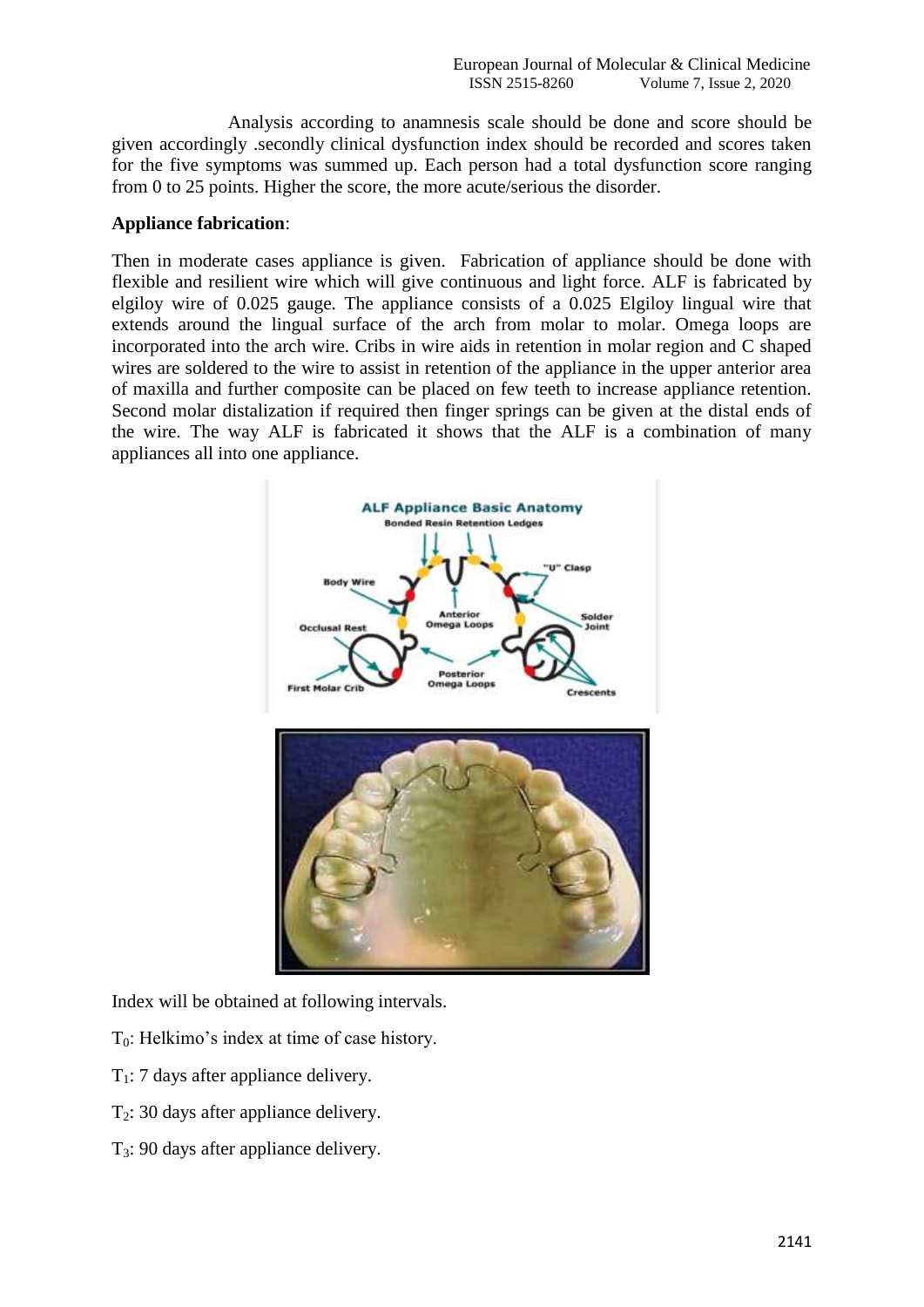T4: 6 months after appliance delivery.

Then T0 will be compared with T1, T2, T3 and T4 for results.

**Outcome/expected result :** Can be used for early intervention in mild and moderate TMD cases. Also helps in improving airway and tongue position.

#### **Discussion:**

 This appliance with myofunctional training exercise can able to place tongue on proper place for swallowing. ALF can stimulate transverse bone growth as seen in children due to chewing of solid and semisolid food. Through its gentle pressure to the tooth organ it will exert lateral force on it. It is kept for  $24x7$  in oral cavity. It cause neurological feedback loops that promotes more effective management of oral-motor function.

 In this appliance due to design and placement of omega loops causes tongue to position upper and anterior portion of palate. As it also applies lateral pressure it will cause palate to assume proper transverse shape and size. Although ALF touches only four anterior teeth but it will promote space between all teeth.The Advanced Lightwire Functional Appliance may create the possibility of augmenting, enhancing, and decreasing the length of orthodontic treatment.

#### **Conclusion:**

No such studies has been carried out to see its effect on TMD.Hence, a study is planned evaluating TMD's in moderate group described by Helkimo index and comparing the symptoms pre and postoperatively with ALF appliance.

#### **REFERENCES:-**

- [1] Dworkin SF, Huggins KH, LeResche L, Von Korff M, Howard J, Truelove E, et al. Epidemiology of signs and symptoms in temporomandibular disorders: Clinical signs in cases and controls. J Am Dent Assoc 1990; 120:273-81.
- [2] Nordstrom D. ALF Appliance. http://bit.ly/1fXdioQPublished February 12, 2008. Accessed August 10, 2013.
- [3] The ALF creating facial beauty and balance by EDWIN DELZ,DDS
- [4] Gupta, Anurag, Pushpa V. Hazarey, Om P. Kharbanda, Virender S. Kohli, and Amit Gunjal. "Stress Distribution in the Temporomandibular Joint after Mandibular Protraction: A 3-Dimensional Finite Element Study. Part 2." *AMERICAN JOURNAL OF ORTHODONTICS AND DENTOFACIAL ORTHOPEDICS* 135, no. 6 (June 2009): 749–56. https://doi.org/10.1016/j.ajodo.2007.12.026.
- [5] Shah, Shishir B., Shandilya Ramanojam, Pushkar K. Gadre, and Kiran S. Gadre. "Synovial Chondromatosis of Temporomandibular Joint: Journey Through 25 Decades and a Case Report." *JOURNAL OF ORAL AND MAXILLOFACIAL SURGERY* 69, no. 11 (November 2011): 2795–2814. https://doi.org/10.1016/j.joms.2010.12.029.
- [6] Shrivastava, Abhinav, Pushpa V. Hazarey, Om P. Kharbanda, and Anurag Gupta. "Stress Distribution in the Temporomandibular Joint after Mandibular Protraction: A Three-Dimensional Finite Element Study." *ANGLE ORTHODONTIST* 85, no. 2 (March 2015): 196–205. https://doi.org/10.2319/091913-690.1.